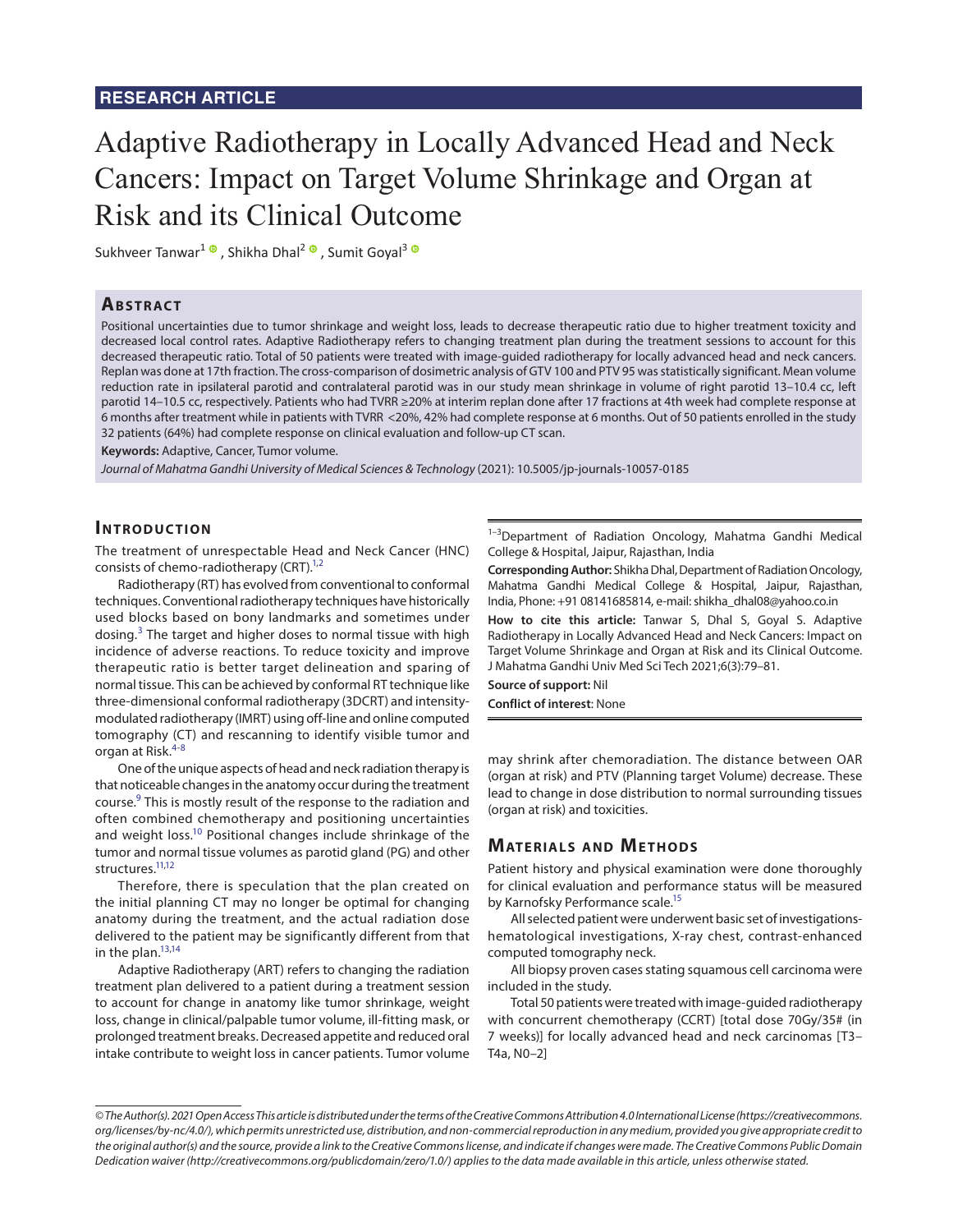Planning CT (CT simulation) scans were acquired pretreatment and interfractional (Replanning) [at 17# completion].

In 1st session treatment was delivered on the basis of pretreatment CT planning after generating optimal plan (P1).

In 2nd session [at completion of 17#] another CT Simulation was done and replanning done on the basis of new images (P2).

Comparing both plan, target volume shrinkage and dose distribution to target volume and normal tissues (OAR) was recalculated.

Outcome was assessed by clinical examination at every month till 6 months and radiologically by CT scan neck at 3 and 6 months.

#### **Dosimetric Analysis**

The dosimetric effects were quantified by comparing dose-volume histograms of P1 and P2. The target coverage in these plans was clinically assessed using GTV (Gross tumor volume) V100 and PTV (Planning target volume) V95 (volume receiving 100% and 95% of the prescription dose, respectively).<sup>16[,17](#page-2-13)</sup>

#### **Tumor Volume Reduction Rate (TVRR)**

Total gross tumor volume (GTVt) changes between the original and rescan CT were analyzed. Pre-RT GTVt and rescan GTVt values were used to calculate TVRR, which defined as: [pre-RT GTVt–rescan GTVt]/pre-RT GTVt<sup>18,[19](#page-2-15)</sup>

Volume Reduction in OARs:

Pre-RT Volume (V1) – rescan Volume (V2)/ pre-RT Volume (V1)

## **RESULT AND DISCUSSION**

Intensity-modulated radiation therapy (IMRT)/Image-guided radiation therapy (IGRT) is treatment modality technique of choice for management of head and neck cancers. As we know radiation has biological and structural effect on tumor and normal tissue in patients; further patients has weight loss during treatment. And treatment would be delivered on the plan made on the basis of pre-treatment CT scan only, then normal tissue would get higher radiation dose than expected which can result in unexpected high-grade toxicities. So, replan after 17 fractions can evaluate tumor volume reduction rate (TVRR) which has prognostic significance and reduce dose to normal tissue which leads to decrease in late toxicities.

We observed that the mean pair-wise distribution of GTV 100 Plan 1 vs PTV 95 Plan 1 was −0.524cc and GTV 100 Replans vs PTV 95 Replan was -0.446cc. The cross-comparison of dosimetric analysis of GTV 100 and PTV 95 was statistically significant (*p* value 0.001).

As effect of radiation, tumor shrinks, in this study change in volume of GTV range from 0.90–136.50 cc. The mean p-GTV was 28.71cc with standard deviation (SD) 25.18cc. The replan-GTV volume of r-GTV was ranging from 0.80–119.30cc; mean 24.79cc with SD 22.05cc. The decrease in GTV was ranging from 135.60cc and 118.50cc, respectively. The decrease in GTV was not statistically significant ( $p$  value = 0.409).

Hyebin Lee et al. had documented the patients who achieved locoregional control had a higher TVRR than those with loco-regional failure ( $p = 0.010$ ), and those with the tumor VRR > 35% achieved significantly higher loco-regional control at 3 years (94.4% vs 72.4%;  $p = 0.018$ ). In our study, we observed that the mean pair-wise distribution of GTV 100 Plan 1 vs PTV 95 Plan 1 was -0.524cc and GTV 100 Replans PTV 95 Replan was −0.446cc. Patients who had TVRR ≥20% at interim replan done after 17 fractions at 4th week had complete response at 6 months after treatment while in patients with TVRR <20%, 42% has complete response at 6 months.

Kataria et al. has investigated efficacy and toxicities of adaptive radiotherapy and documented median reductions in gross primary disease volumes on midtreatment scans was 34%; 16 patients experienced grade three acute mucositis; four patients developed local recurrences, all within the RT field. In our study reduction in GTV was 0.90–136.50cc; 20 patients had grade three acute mucositis; 10 patient had local recurrence and eight had distant metastasis in lung during follow-up.

Castadot et al. also quantified volumetric and positional changes of gross tumor volumes (GTV), clinical target volumes (CTV), and organs at risk (OAR) and documented decrease in GTV at a mean rate of 3.2% and 3.9%/treatment day (td), respectively; nodal GTVs decreased at a mean rate of 2.2%/td. The ipsilateral and contralateral parotid glands showed a mean decrease of 0.9% and 1.0%/td, respectively. In our study, mean shrinkage in volume of right parotid- 13–10.4cc, left parotid- 14–10.5cc.

<span id="page-1-1"></span><span id="page-1-0"></span>Ryota Bando et al. observed a marked reduction of GTV by 28% of the initial volume was seen by the third week during RT (*p*-value 0.01).

<span id="page-1-3"></span><span id="page-1-2"></span>Shih-Neng Yang et al. has shown primary tumor volume and T staging as a prognostic factors for primary tumor relapse-free survival for OPC (Oropharyngial Carcinoma): T4 tumor ( $p = 0.0001$ , hazard ratio 7.38), pGTV ≥20 mL ( $p = 0.01$ , hazard ratio 10.61).<sup>13</sup> In our study, stage III has 85.7% complete response and 14.3% partial response whereas stage IV has 36.3% complete response and 63.7% has partial response. But we didn't find significant corelation between pretreatment GTV and clinical response.

Joel Castelli et al. showed that the main goal of definitive chemo-radiotherapy in locally advanced HNC (Head and Neck Cancers) is to improve locoregional control, while keeping a high quality of life by reducing the dose in the parotid gland during the whole course of IMRT and therefore xerostomia is a major challenge. Indeed, they found the majority of the parotid gland (59%) was being over irradiated by a mean dose of 4Gy (up to 10 Gy), resulting to an absolute increase risk of xerostomia of 8% (up to 24%). The Adaptive Radiotherapy strategy appears to benefit not only to the overirradiated parotid gland patients, reducing the mean dose of 5 Gy (up to 12 Gy) and the xerostomia risk of 11% (up to 30%), but also to the non-over-irradiated parotid gland. These results suggest thus a large use of adaptive radiotherapy for the majority of locally advanced HNC patients.

Qiuwen Wu, et al. stated that multiple factors affect the parotid glands doses. If no replanning is done, then the actual dose (D mean) delivered to the patient will be 10% higher than those shown in the initial plan. Reducing margins from 5–0 mm, improve the sparing of the parotid gland by 22%. Therefore, the main benefit of replanning is to preserve the sparing of the parotid show in the initial plan.

Murat Surucu, et al. furthermore correlated TVRR with clinical outcomes and were able to show statistically significant differences in DFS and OS for patients with TVRR 35.2% and TVRR >35.2% control. Thus, by identifying patients with low TVRR with the use of ART, physicians can potentially consider change in therapeutic strategy for this group of patients. This study has identified numerous benefits to ART for patients with HNC, including improvement in tumor coverage, decrease in dose to OARs, and measurement of tumor volume regression rate to potentially tailor therapy for individual patients.